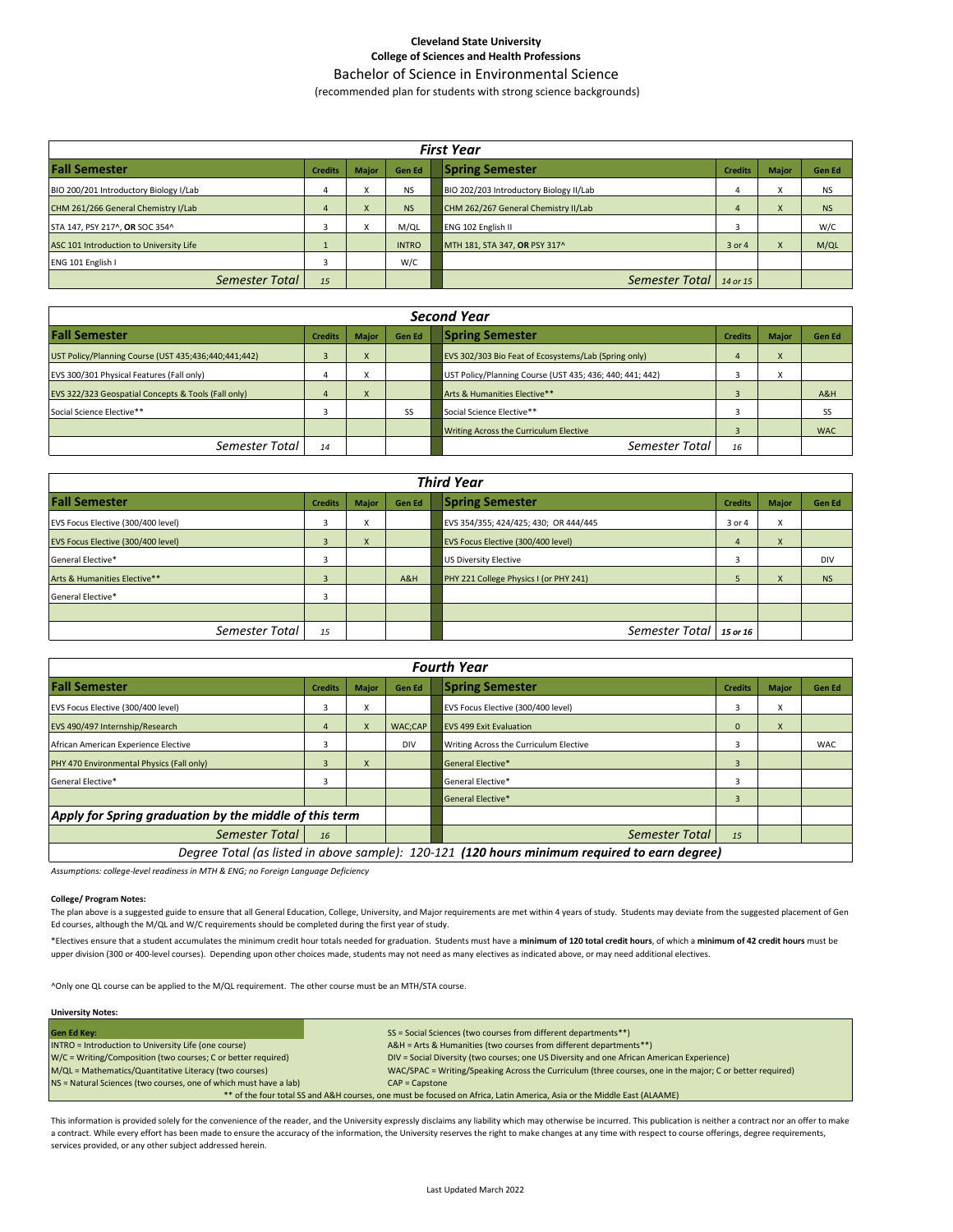## **Cleveland State University College of Sciences and Health Professions**

Bachelor of Science in Environmental Science

(for students not confident/untested in scientific abilities)

| <b>First Year</b>                       |                |              |              |                                         |                |              |               |  |  |
|-----------------------------------------|----------------|--------------|--------------|-----------------------------------------|----------------|--------------|---------------|--|--|
| <b>Fall Semester</b>                    | <b>Credits</b> | <b>Major</b> | Gen Ed       | <b>Spring Semester</b>                  | <b>Credits</b> | <b>Major</b> | <b>Gen Ed</b> |  |  |
| BIO 200/201 Introductory Biology I/Lab  | 4              | X            | <b>NS</b>    | BIO 202/203 Introductory Biology II/Lab | 4              | X            | <b>NS</b>     |  |  |
| ENG 101 English I                       | 3              |              | W/C          | ENG 102 English II                      | 3              |              | W/C           |  |  |
| ASC 101 Introduction to University Life |                |              | <b>INTRO</b> | MTH 181, STA 347, OR PSY 317^           | 3 or 4         | X            | M/QL          |  |  |
| Social Science Elective**               | 3              |              | SS           | Arts & Humanities Elective**            |                |              | A&H           |  |  |
| STA 147, PSY 217^, OR SOC 354^          | 3              | X            | M/QL         | Social Sciences Elective**              |                |              | SS            |  |  |
|                                         |                |              |              |                                         |                |              |               |  |  |
| Semester Total                          | 14             |              |              | Semester Total                          | 16 or 17       |              |               |  |  |

| <b>Second Year</b>                                  |                |              |               |                                                      |                |                                      |               |  |  |
|-----------------------------------------------------|----------------|--------------|---------------|------------------------------------------------------|----------------|--------------------------------------|---------------|--|--|
| <b>Fall Semester</b>                                | <b>Credits</b> | <b>Major</b> | <b>Gen Ed</b> | <b>Spring Semester</b>                               | <b>Credits</b> | <b>Major</b>                         | <b>Gen Ed</b> |  |  |
| EVS 300/301 Physical Features (Fall only)           | 4              | $\lambda$    |               | EVS 302/303 Bio Feat of Ecosystems/Lab (Spring only) |                | $\overline{\mathbf{v}}$<br>$\lambda$ |               |  |  |
| CHM 261/266 General Chemistry I/Lab                 | 4              | $\Lambda$    | <b>NS</b>     | CHM 262/267 General Chemistry II/Lab                 |                | $\mathbf{v}$<br>$\lambda$            | <b>NS</b>     |  |  |
| EVS 322/323 Geospatial Concepts & Tools (Fall only) |                | $\lambda$    |               | African American Experience Elective                 |                |                                      | DIV           |  |  |
| Arts & Humanities Elective**                        |                |              | A&H           | Writing Across the Curriculum Elective               |                |                                      | <b>WAC</b>    |  |  |
|                                                     |                |              |               |                                                      |                |                                      |               |  |  |
| Semester Total                                      | 15             |              |               | Semester Total                                       | 14             |                                      |               |  |  |

| <b>Third Year</b>                                    |                |                   |            |                                                      |                |                              |           |  |  |
|------------------------------------------------------|----------------|-------------------|------------|------------------------------------------------------|----------------|------------------------------|-----------|--|--|
| <b>Fall Semester</b>                                 | <b>Credits</b> | <b>Major</b>      | Gen Ed     | <b>Spring Semester</b>                               | <b>Credits</b> | <b>Major</b>                 | Gen Ed    |  |  |
| EVS Focus Elective (300/400 level)                   |                |                   |            | EVS 354/355; 424/425; 430; OR 444/445                | 3 or 4         | X                            |           |  |  |
| UST Policy/Planning Course (UST 435;436;440;441;442) | в              | X                 |            | EVS Focus Elective (300/400 level)                   | 3              | X                            |           |  |  |
| EVS Focus Elective (300/400 level)                   | 4              | $\mathbf{v}$<br>v |            | UST Policy/Planning Course (UST 435;436;440;441;442) |                | $\overline{\mathbf{v}}$<br>v |           |  |  |
| <b>US Diversity Elective</b>                         |                |                   | <b>DIV</b> | PHY 221 Collge Physics I (or PHY 241)                |                | X                            | <b>NS</b> |  |  |
| General Elective*                                    |                |                   |            |                                                      |                |                              |           |  |  |
|                                                      |                |                   |            |                                                      |                |                              |           |  |  |
| Semester Total                                       | 16             |                   |            | Semester Total                                       | 14 or 15       |                              |           |  |  |

| <b>Fourth Year</b>                                     |                |              |         |                                                                                               |                |              |            |  |  |  |
|--------------------------------------------------------|----------------|--------------|---------|-----------------------------------------------------------------------------------------------|----------------|--------------|------------|--|--|--|
| <b>Fall Semester</b>                                   | <b>Credits</b> | <b>Major</b> | Gen Ed  | <b>Spring Semester</b>                                                                        | <b>Credits</b> | <b>Major</b> | Gen Ed     |  |  |  |
| EVS Focus Elective (300/400 level)                     | 3              | x            |         | EVS Focus Elective (300/400 level)                                                            |                | X            |            |  |  |  |
| EVS 490/497 Internship/Research                        | 4              | X            | WAC;CAP | <b>EVS 499 Exit Evaluation</b>                                                                | $\mathbf{0}$   | $\mathsf{x}$ |            |  |  |  |
| PHY 470 Enironmental Physics (Fall only)               | 3              | X            |         | Writing Across the Curriculum Elective                                                        |                |              | <b>WAC</b> |  |  |  |
| <b>General Elective*</b>                               |                |              |         | <b>General Elective*</b>                                                                      |                |              |            |  |  |  |
| General Elective*                                      |                |              |         | <b>General Elective*</b>                                                                      |                |              |            |  |  |  |
|                                                        |                |              |         | <b>General Elective*</b>                                                                      | 3              |              |            |  |  |  |
| Apply for Spring graduation by the middle of this term |                |              |         |                                                                                               |                |              |            |  |  |  |
| Semester Total                                         | 15             |              |         | Semester Total                                                                                | 15             |              |            |  |  |  |
|                                                        |                |              |         | Degree Total (as listed in above sample): 120-121 (120 hours minimum required to earn degree) |                |              |            |  |  |  |

*Assumptions: college-level readiness in MTH & ENG; no Foreign Language Deficiency*

#### **College/ Program Notes:**

The plan above is a suggested guide to ensure that all General Education, College, University, and Major requirements are met within 4 years of study. Students may deviate from the suggested placement of Gen Ed courses, although the M/QL and W/C requirements should be completed during the first year of study.

\*Electives ensure that a student accumulates the minimum credit hour totals needed for graduation. Students must have a **minimum of 120 total credit hours**, of which a **minimum of 42 credit hours** must be upper division (300 or 400-level courses). Depending upon other elective choices made, students may not need as many electives as indicated above, or may need additional electives.

^Only one QL course can be applied to the M/QL requirement. The other course must be an MTH/STA course.

| <b>University Notes:</b> |  |
|--------------------------|--|
|                          |  |

| <b>Gen Ed Key:</b>                                                                                                      | SS = Social Sciences (two courses from different departments**)                                           |  |  |  |  |  |  |
|-------------------------------------------------------------------------------------------------------------------------|-----------------------------------------------------------------------------------------------------------|--|--|--|--|--|--|
| INTRO = Introduction to University Life (one course)                                                                    | A&H = Arts & Humanities (two courses from different departments**)                                        |  |  |  |  |  |  |
| W/C = Writing/Composition (two courses; C or better required)                                                           | DIV = Social Diversity (two courses; one US Diversity and one African American Experience)                |  |  |  |  |  |  |
| M/QL = Mathematics/Quantitative Literacy (two courses)                                                                  | WAC/SPAC = Writing/Speaking Across the Curriculum (three courses, one in the major; C or better required) |  |  |  |  |  |  |
| NS = Natural Sciences (two courses, one of which must have a lab)<br>$CAP = \text{C}$                                   |                                                                                                           |  |  |  |  |  |  |
| ** of the four total SS and A&H courses, one must be focused on Africa, Latin America, Asia or the Middle East (ALAAME) |                                                                                                           |  |  |  |  |  |  |

This information is provided solely for the convenience of the reader, and the University expressly disclaims any liability which may otherwise be incurred. This publication is neither a contract nor an offer to make a contract. While every effort has been made to ensure the accuracy of the information, the University reserves the right to make changes at any time with respect to course offerings, degree requirements, services provided, or any other subject addressed herein.